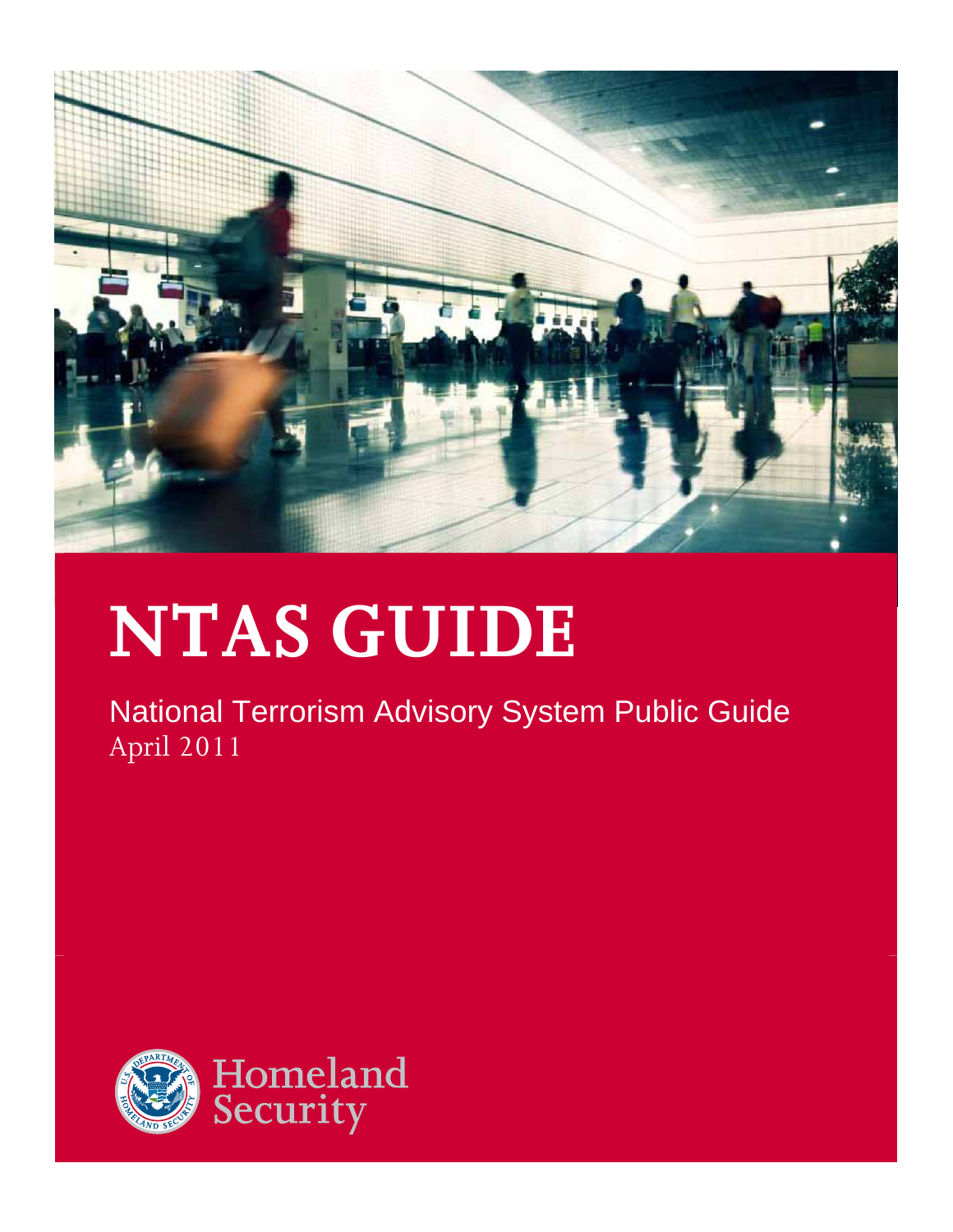

#### **The National Terrorism Advisory System**

The National Terrorism Advisory System, or NTAS, replaces the color-coded Homeland Security Advisory System (HSAS). This new system will more effectively communicate information about terrorist threats by providing timely, detailed information to the public, government agencies, first responders, airports and other transportation hubs, and the private sector.

It recognizes that Americans all share responsibility for the nation's security, and should always be aware of the heightened risk of terrorist attack in the United States and what they should do.

#### **NTAS Alerts**

After reviewing the available information, the Secretary of Homeland Security will decide, in coordination with other Federal entities, whether an NTAS Alert should be issued.

NTAS Alerts will only be issued when credible information is available.

These alerts will include a clear statement that there is an **imminent threat** or **elevated threat**. Using available information, the alerts will provide a concise summary of the potential threat, information about actions being taken to ensure public safety, and recommended steps that individuals, communities, businesses and governments can take to help prevent, mitigate or respond to the threat.

## **Imminent Threat Alert**

Warns of a credible, specific, and impending terrorist threat against the United States.

## **Elevated Threat Alert**

Warns of a credible terrorist threat against the United States.

The NTAS Alerts will be based on the nature of the

threat: in some cases, alerts will be sent directly to law enforcement or affected areas of the private sector, while in others, alerts will be issued more broadly to the American people through both official and media channels.

NTAS Alerts contain a **sunset**  provision indicating a specific date when the alert expires there will not be a constant NTAS Alert or blanket warning that there is an overarching threat. If

## **Sunset Provision**

An individual threat alert is issued for a specific time period and then automatically expires. It may be extended if new information becomes available or the threat evolves.

threat information changes for an alert, the Secretary of Homeland Security may announce an updated NTAS Alert. All changes, including the announcement that cancels an NTAS Alert, will be distributed the same way as the original alert.

**If You See Something, Say Something™. Report suspicious activity to local law enforcement or call 911.**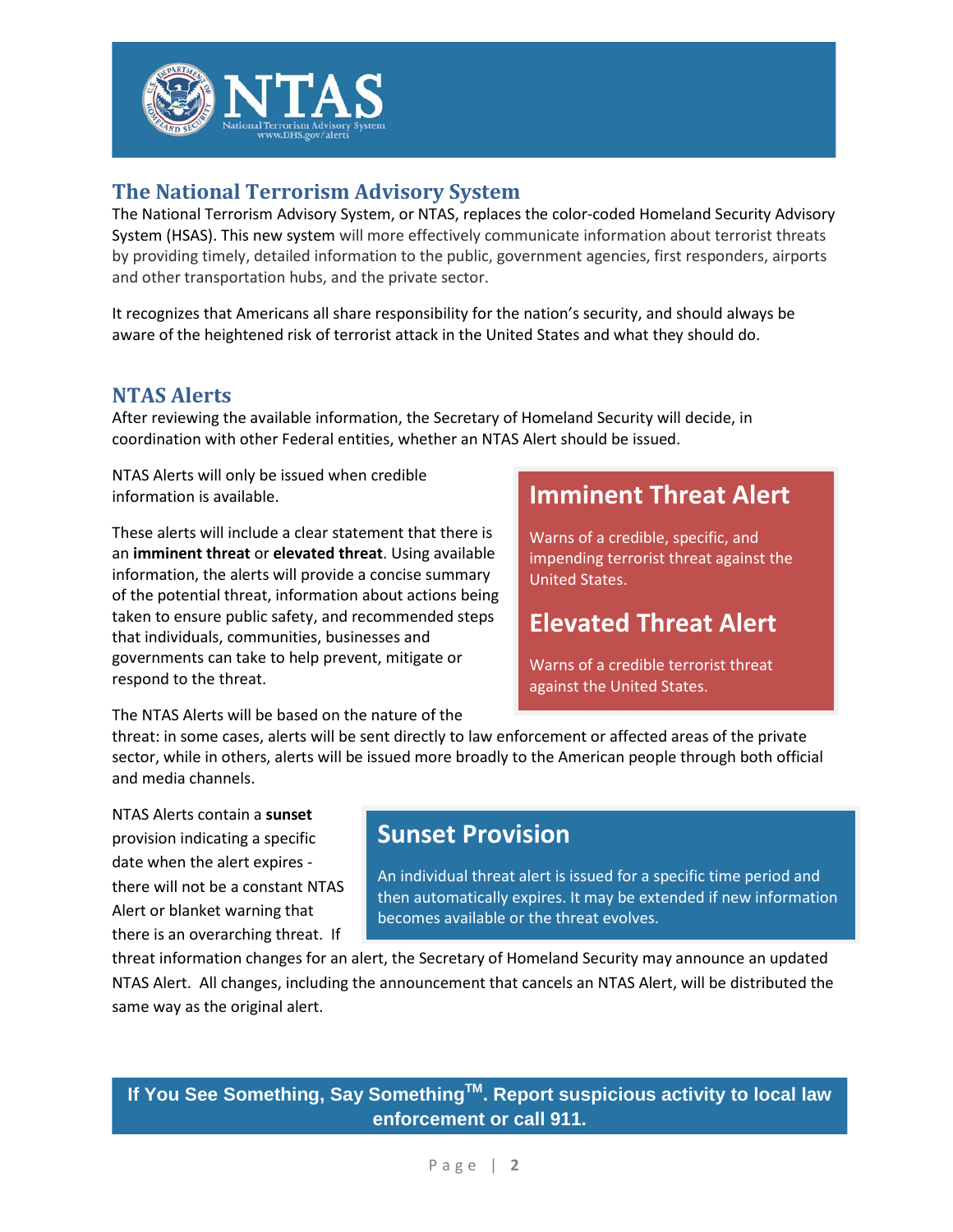

#### **The NTAS Alert – How can you help?**

Each alert provides information to the public about the threat, including, if available, the geographic region, mode of transportation, or critical infrastructure potentially affected by the threat; protective actions being taken by authorities, and steps that individuals and communities can take to protect themselves and their families, and help prevent, mitigate or respond to the threat.

## **Terrorism Information**

Terrorism information and intelligence is based on the collection, analysis and reporting of a range of sources and methods. While intelligence may indicate that a threat is credible, specific details may still not be known. As such, Americans should continue to stay informed and vigilant throughout the duration of an NTAS Alert.

Citizens should report suspicious activity to their

local law enforcement authorities. The "If You See Something, Say Something $^{TM}$ " campaign across the United States encourages all citizens to be vigilant for indicators of potential terrorist activity, and to follow NTAS Alerts for information about threats in specific places or for individuals exhibiting certain types of suspicious activity. Visit [www.dhs.gov/ifyouseesomethingsaysomething](http://www.dhs.gov/ifyouseesomethingsaysomething) to learn more about the campaign.

#### **Alert Announcements**

NTAS Alerts will be issued through state, local and tribal partners, the news media and directly to the public via the following channels:

- Via the official DHS NTAS webpage –<http://www.dhs.gov/alerts>
- Via email signup at -<http://www.dhs.gov/alerts>
- Via social media
	- o Facebook –<http://facebook.com/NTASAlerts>
	- o Twitter –<http://www.twitter.com/NTASAlerts>
- Via data feeds, web widgets and graphics
	- o <http://www.dhs.gov/alerts>

The public can also expect to see alerts in places, both public and private, such as transit hubs, airports and government buildings.

#### **Sample NTAS Alert**

A sample NTAS Alert is provided at the end of this booklet.

**If You See Something, Say Something™. Report suspicious activity to local law enforcement or call 911.**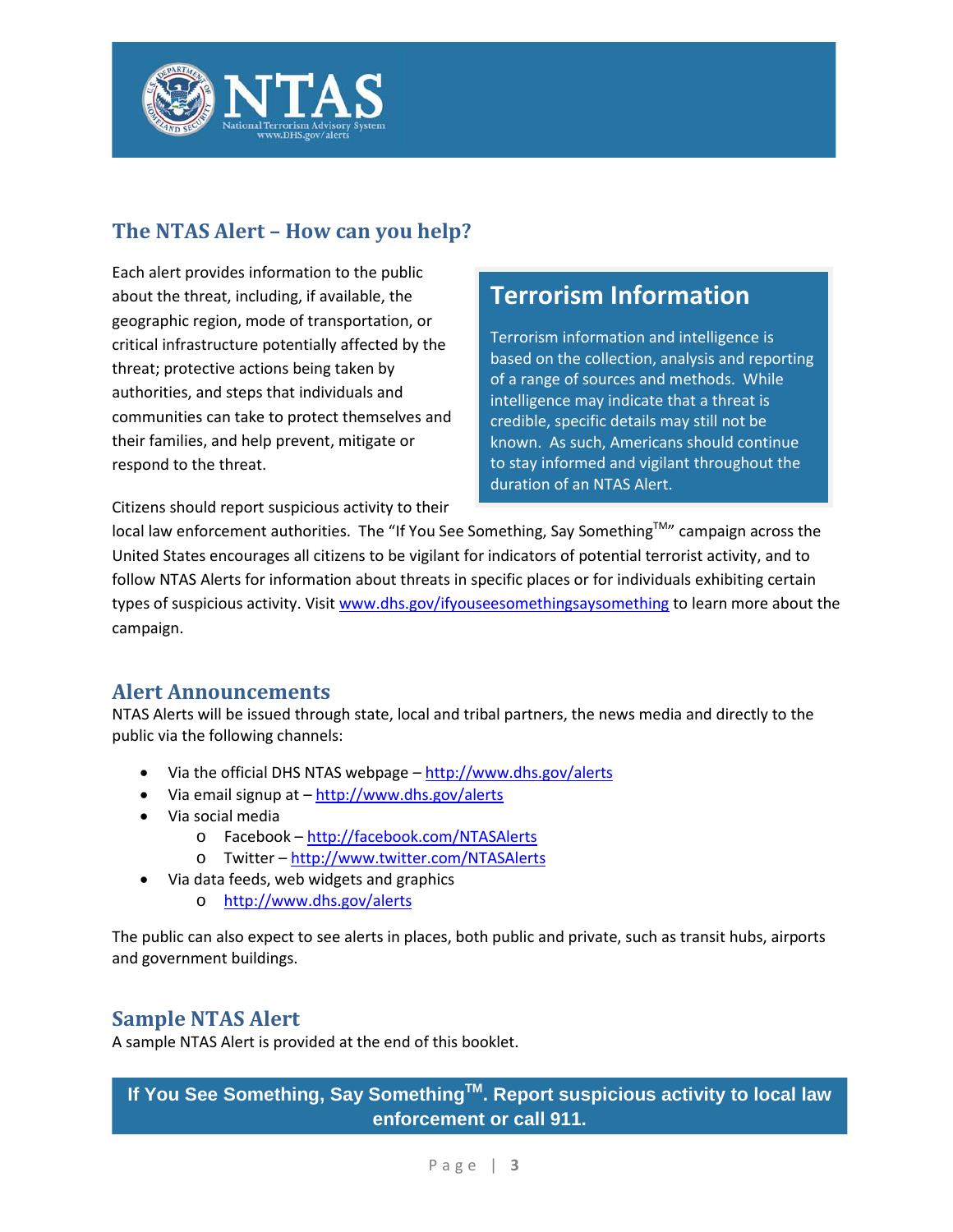

## **Frequently Asked Questions**

- 1. Q What will happen to the color‐coded advisory system? A ‐ The new National Terrorism Advisory System replaces the Homeland Security Advisory System that has been in place since 2002. The National Terrorism Advisory System, or NTAS, will include information specific to the particular credible threat, and will not use a color‐coded scale.
- 2. Q How does the new system work?

themselves and their families.

A – When there is credible information about a threat, an NTAS Alert will be shared with the American public. It may include specific information, if available, about the nature of the threat, including the geographic region, mode of transportation, or critical infrastructure potentially affected by the threat, as well as steps that individuals and communities can take to protect themselves and help prevent, mitigate or respond to the threat. The advisory will clearly indicate whether the threat is **Elevated**, if we have no specific information about the timing or location, or **Imminent**, if we believe the threat is impending or very soon.

- 3. Q As a citizen, how will I find out that an NTAS Alert has been announced? A – The Secretary of Homeland Security will announce the alerts publically. Alerts will simultaneously be posted at DHS.gov/alerts and released to the news media for distribution. The Department of Homeland Security will also distribute alerts across its social media channels, including the Department's blog, Twitter stream, Facebook page, and RSS feed.
- 4. Q ‐ What should Americans do when an NTAS Alert is announced? A – The NTAS Alert informs the American public about credible terrorism threats, and encourages citizens to report suspicious activity. Where possible and applicable, NTAS Alerts will include steps that individuals and communities can take to protect themselves to help prevent, mitigate or respond to the threat. Individuals should review the information contained in the alert, and based upon the circumstances, take the recommended precautionary or preparedness measures for
- 5. Q How should I report suspicious activity? A – Citizens should report suspicious activity to their local law enforcement authorities. The "If You See Something, Say Something" campaign across the United States encourages all citizens to be vigilant for indicators of potential terrorist activity, and to follow NTAS Alerts for information about threats in specific places or for individuals exhibiting certain types of suspicious activity.
- 6. Q ‐ I get my news online, so how will I find out about an NTAS Alert? A – Americans can go to DHS.gov/alerts to see the most recent advisories. Additionally, advisories will be sent out widely through social and mainstream media.

If You See Something, Say Something<sup>TM</sup>. Report suspicious activity to local law **enforcement or call 911.**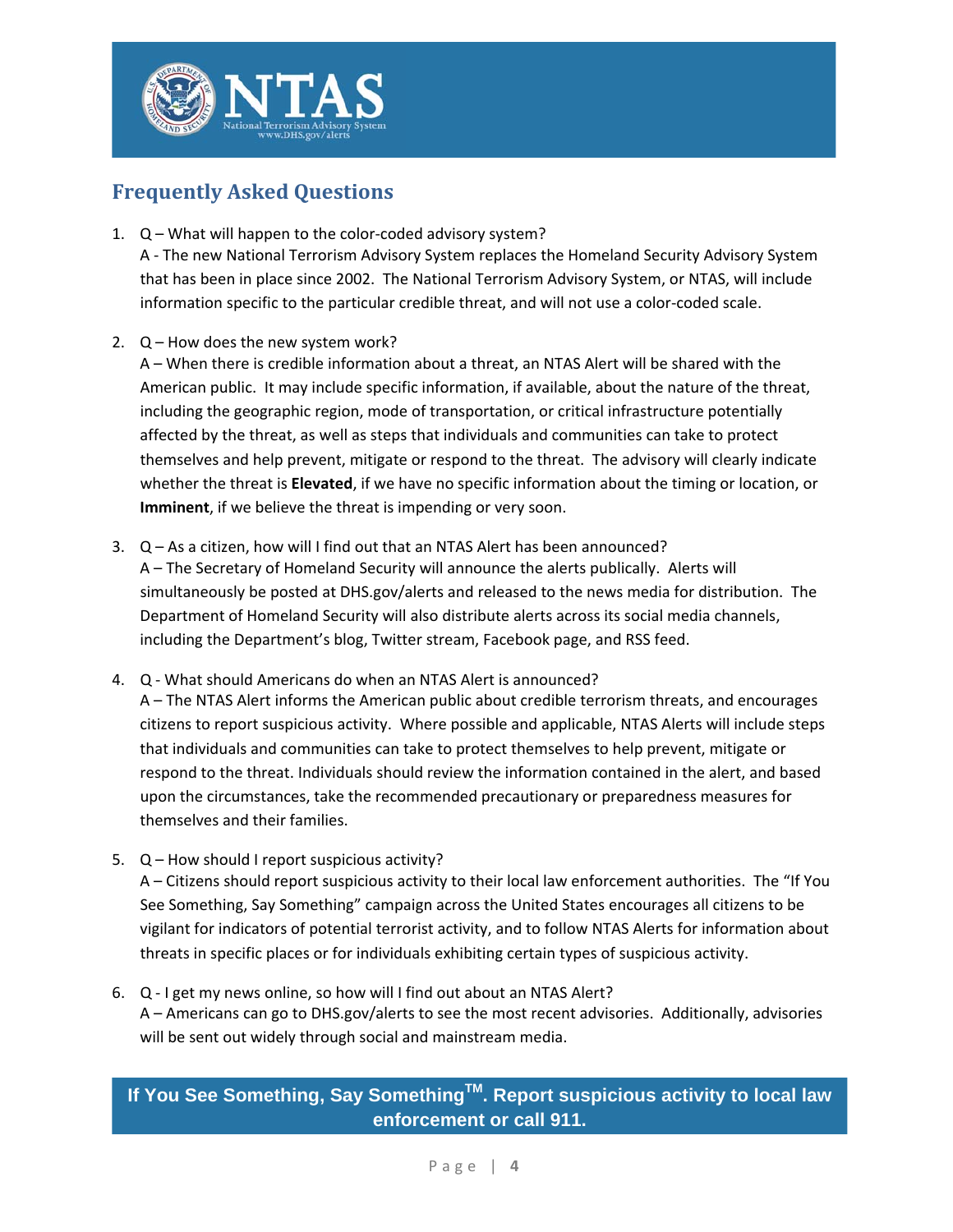

7. Q - How will NTAS Alerts be cancelled or updated?

A – The NTAS Alerts carry an expiration date and will be automatically cancelled on that date. If the threat information changes for an alert, the Secretary of Homeland Security may announce an updated NTAS Alert. All changes, including the announcement that cancels an NTAS Alert, will be distributed the same way as the original alert.

8. Q - Do these alerts apply to Americans in other countries? A – NTAS Alerts apply only to threats in the United States and its possessions. The Department of State issues security advisory information for U.S. citizens overseas or traveling in foreign countries.

**If You See Something, Say Something™. Report suspicious activity to local law enforcement or call 911.**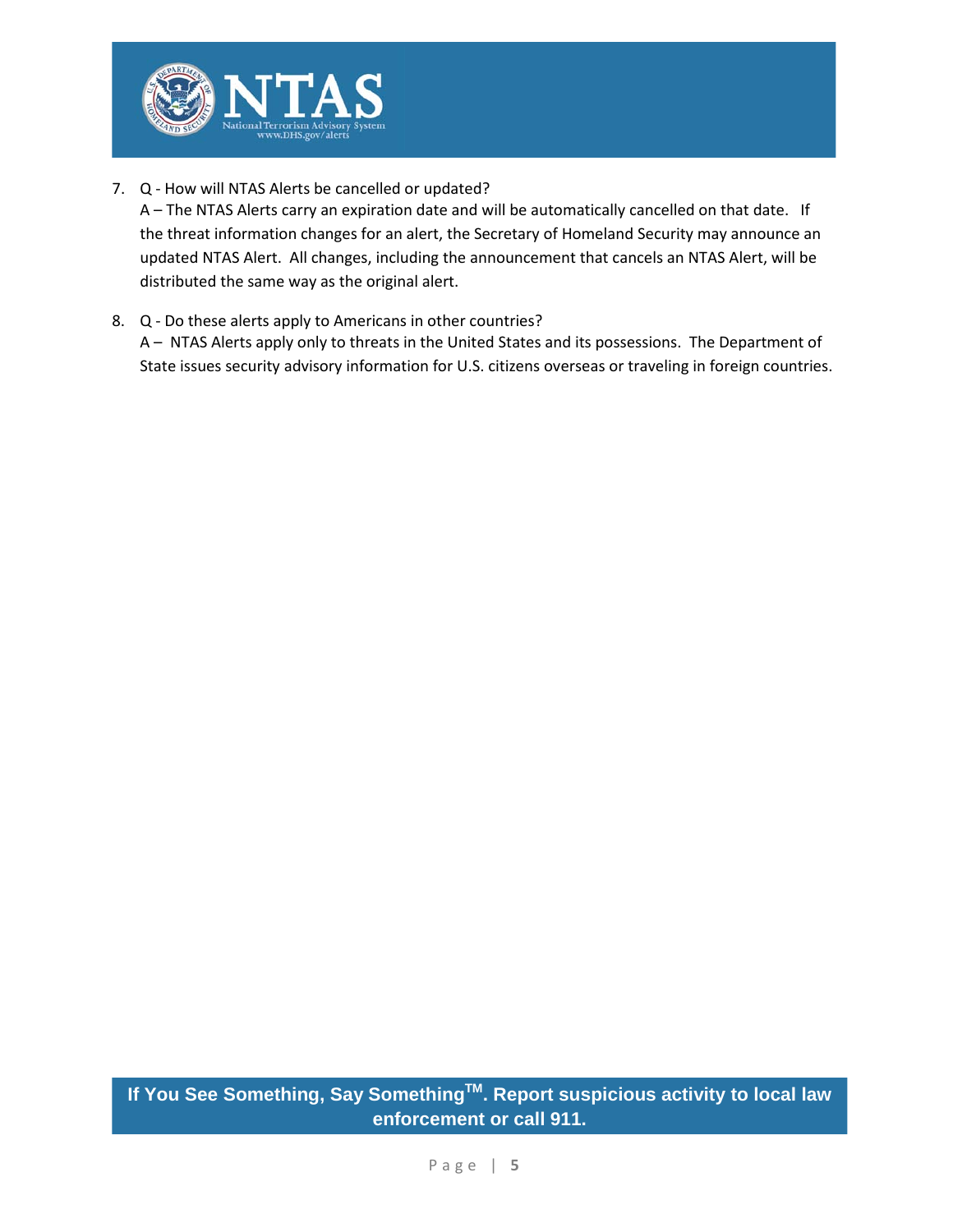

**National Terrorism Advisory System** 



## **SUMMARY**

The Secretary of Homeland Security informs the public and relevant government and private sector partners about a potential or actual threat with this alert, indicating whether there is an "imminent" or "elevated" threat.

#### DETAILS

• This section provides more detail about the threat and what the public and sectors need to know.

• It may include specific information, if available, about the nature and credibility of the threat, including the critical infrastructure sector(s) or location(s) that may be affected.

• It includes as much information as can be released publicly about actions being taken or planned by authorities to ensure public safety, such as increased protective actions and what the public may expect to see.

#### DATE & TIME ISSUED: XXXX

## **DURATION**

An individual threat alert is issued for a specific time period and then automatically expires. It may be extended if new information becomes available or the threat evolves.

#### AFFECTED AREAS

 This section includes visual depictions (such as maps or other graphics) showing the affected location(s), sector(s), or other illustrative detail about the threat itself.

#### HOW YOU CAN HELP

• This section provides information on ways the public can help authorities (e.g. camera phone pictures taken at the site of an explosion), and reinforces the importance of reporting suspicious activity.

• It may ask the public or certain sectors to be alert for a particular item, situation, person, activity or developing trend.

#### STAY PREPARED

• This section emphasizes the importance of the public planning and preparing for emergencies before they happen, including specific steps individuals, families and businesses can take to ready themselves and their communities.

• It provides additional preparedness information that may be relevant based on this threat.

#### STAY INFORMED

- This section notifies the public about where to get more information.
- It encourages citizens to stay informed about updates from local public safety and community leaders.
- It includes a link to the DHS NTAS website <http://www.dhs.gov/alerts> and <http://twitter.com/NTASAlerts>

**If You See Something, Say SomethingTM. Report suspicious activity to local law enforcement or call 911.**

The National Terrorism Advisory System provides Americans with alert information on homeland security threats. It is distributed by the Department of Homeland Security. More information is available at: **www.dhs.gov/alerts.** To receive mobile updates: **[www.twitter.com/NTASAlerts](http://www.twitter.com/NTASAlerts)  If You See Something Say Something™ used with permission of the NY Metropolitan Transportation Authority.**